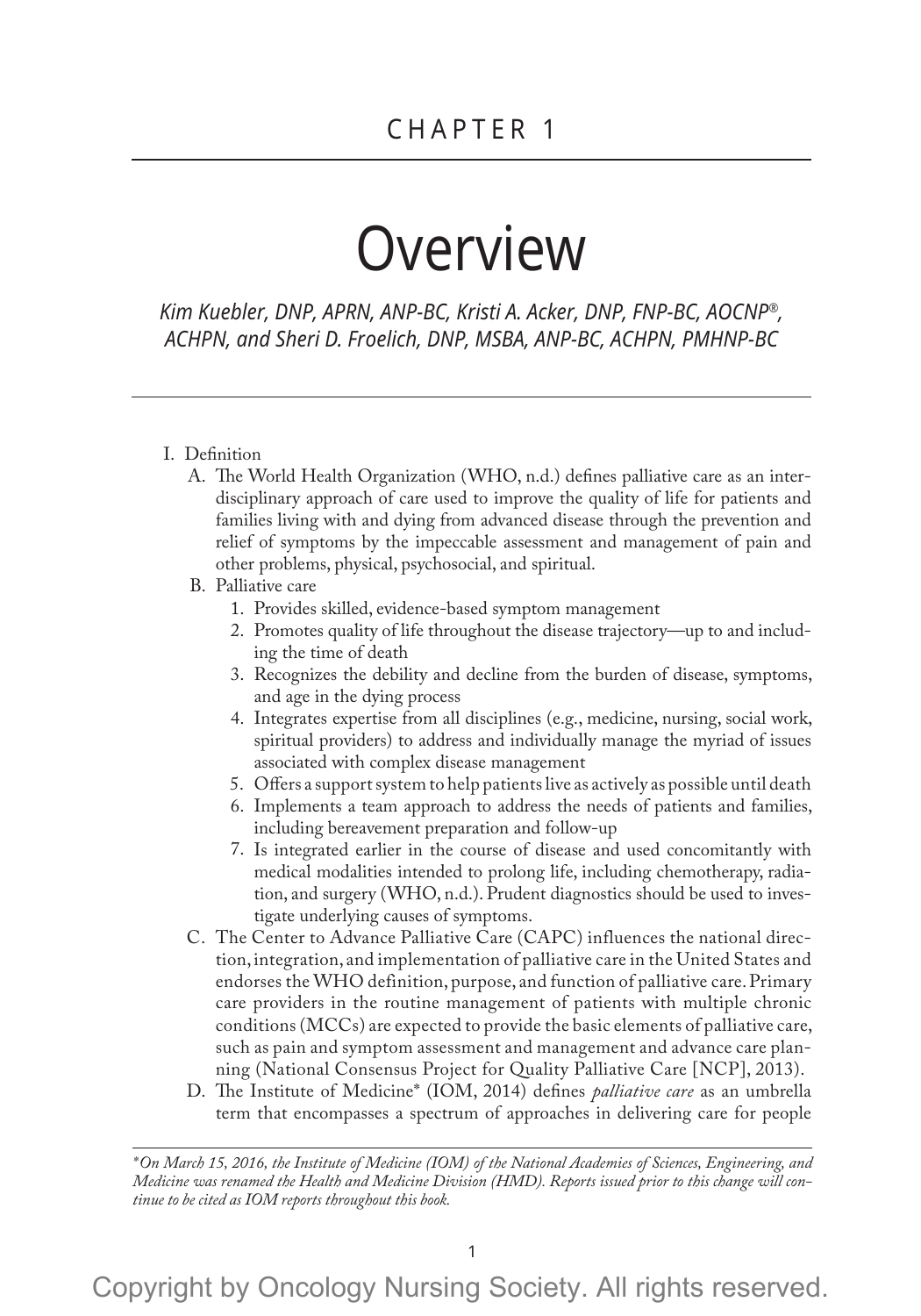with advanced conditions. Various organizations have developed conceptual or functional definitions of palliative care, suggesting that it aims to prevent, relieve, reduce, or soothe the symptoms of diseases or disorders without producing a cure (IOM, 2014).

- 1. In 2013, WHO further elaborated on the definition and role of palliative care to include a broader concept that involves all care systems, including hospice, that prioritize symptom control and do not necessarily require the presence of an imminently terminal condition or a time-limited prognosis and therefore may extend beyond six months (Connor & Bermedo, 2014).
- 2. Palliative care should include a balance of comfort measures and curative interventions that vary across a wide spectrum of healthcare delivery systems (Connor & Bermedo, 2014).
- 3. Palliative care should focus on achieving the best possible quality of life for patients and caregivers based on patient and family needs and goals and independent of a prognosis.
- 4. Interdisciplinary palliative care teams assess and treat symptoms, support decision making, and help match treatments through shared decision making between the patient and family.
- 5. Patient and family goals should drive the patient-specific plan of care and mobilize practical support for the patient and caregivers.
- 6. The Centers for Medicare and Medicaid Services (CMS, 2008) describe palliative care as patient- and family-centered care that optimizes quality of life by anticipating, preventing, and treating poorly managed symptoms.
- E. Palliative care throughout the continuum or trajectory of disease involves addressing physical, intellectual, emotional, social, and spiritual needs and facilitating patient autonomy, access to information, and choice (CMS, 2008).
	- 1. CMS (2008) changed its definition of palliative care and for the first time did not provide specific language on prognostic indicators or time specificity (e.g., implemented in the last six months of life) (see Figure 1-1).
	- 2. The National Quality Forum (NQF) described palliative care as patient- and family-centered care that optimizes quality of life by anticipating, preventing, monitoring, and managing suffering.
		- *a)* In 2012, NQF separated palliative care from end-of-life care and developed hospice measurements for evaluation and determination of quality measurements (see Figure 1-2).
		- *b)* Beginning in 2014 and for each year thereafter, a hospice program's failure to submit required quality data will result in a reduction of two per-

#### **Figure 1-1. New Centers for Medicare and Medicaid Services (CMS) Definition of Palliative Care**

#### **New CMS Definition of Palliative Care Does Not Mention Prognosis**

"Palliative care means patient- and family-centered care that optimizes quality of life by anticipating, preventing, and treating suffering. Palliative care throughout the continuum of illness involves addressing physical, intellectual, emotional, social, and spiritual needs and to facilitate patient autonomy, access to information, and choice" (p. 32204).

*Note.* Based on information from Centers for Medicare and Medicaid Services, 2008.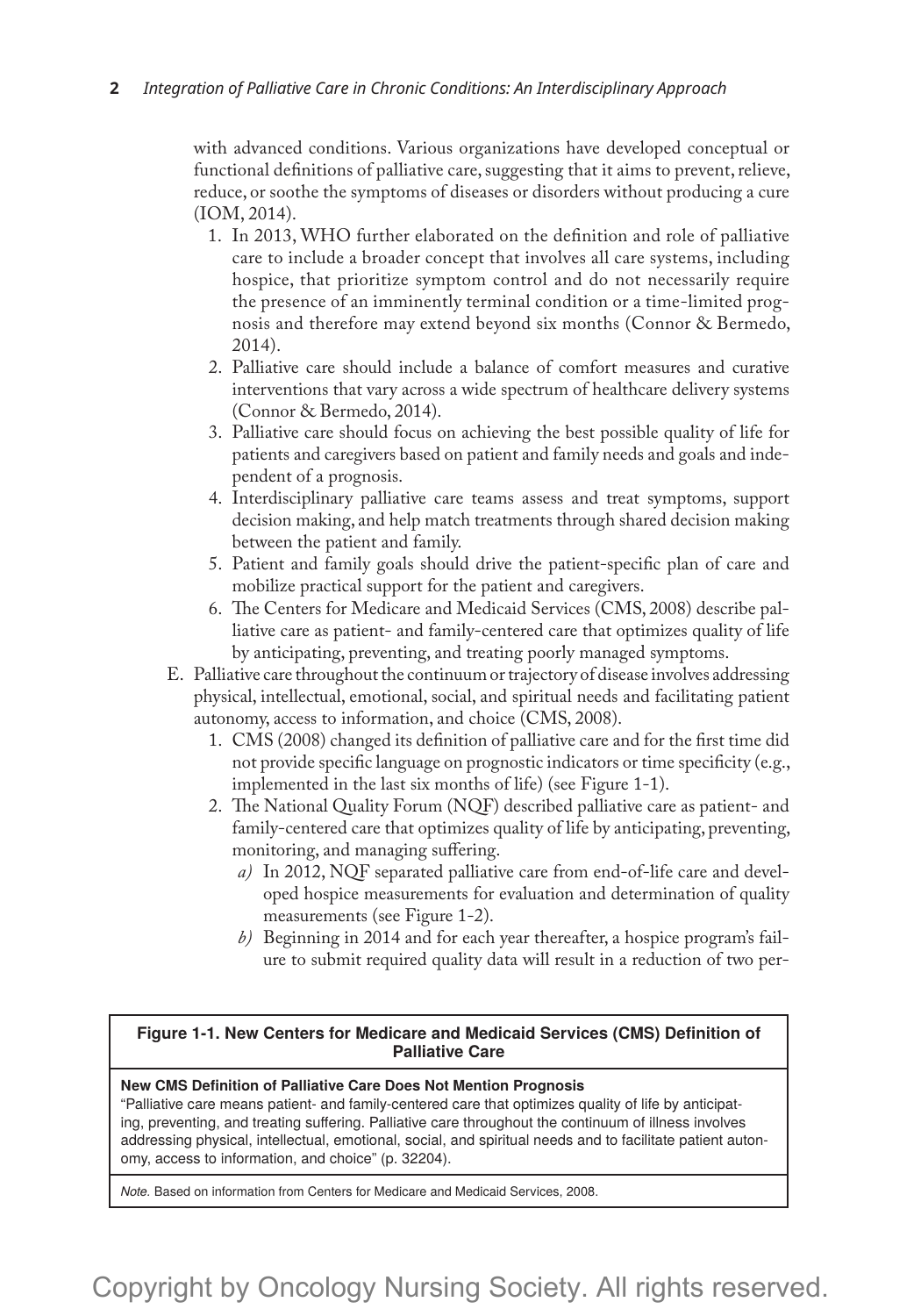

centage points to the market basket percentage increase for that fiscal year (NQF, 2012).

- *c)* The data submitted by individual hospice programs must be made publicly available, with hospice programs having an opportunity to review the data prior to their release. No date has been specified to begin public reporting of hospice quality data (NQF, 2015).
- *d)* CMS finalized the Hospice Item Set (HIS) in the 2014 rule to meet the quality reporting requirements for hospices for the 2016 payment determination (NQF, 2015).
- *e)* All Medicare-certified hospices are required to submit an HIS-Admission record and HIS-Discharge record for each patient admission to specific hospice programs (NQF, 2015).
- 3. NQF (2015) measures applicable to palliative care include the following:
	- *a)* Patients treated with an opioid are equally prescribed a bowel regimen.
		- *b)* Pain screening is performed using psychometric pain evaluation and assessment tools.
		- *c)* Dyspnea treatment is identified.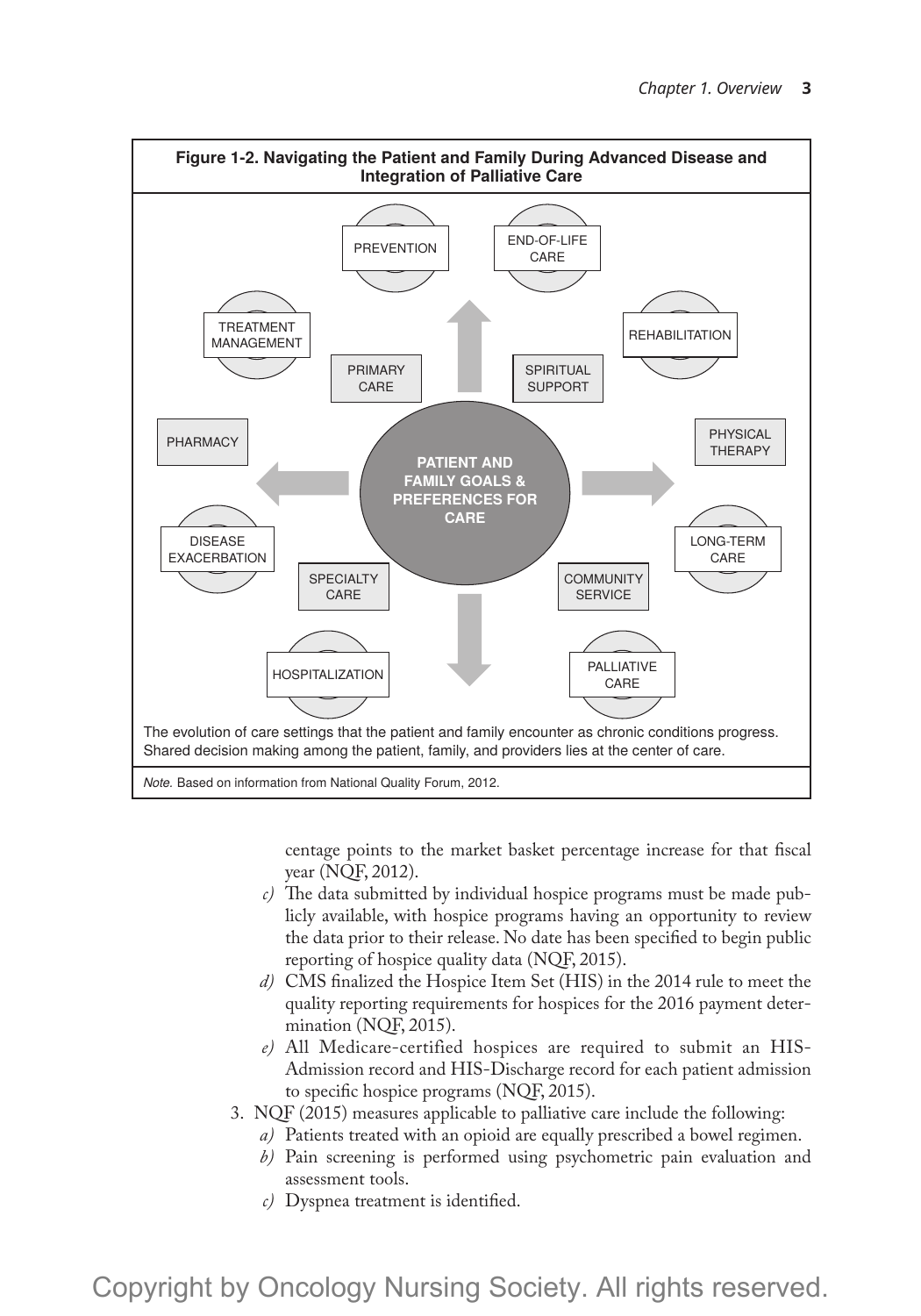- *d)* Dyspnea screening and the use of evidence-based interventions are instituted.
- *e)* Beliefs and values are uniquely addressed and evaluated (if desired by the patient).
- 4. Previous NQF (2012) recommendations included in the 2015 measurements include goal attainment, patient engagement, care coordination, depression assessment and management, the caregiver role, and timely referral to hospice (NQF, 2015).
- 5. The NQF (2015) measures require that hospice programs in the United States identify a future direction for their program that includes the following:
	- *a)* Develop an outcome measure addressing evidence-based pain management.
	- *b)* Select measures that address care coordination, communication, timeliness and responsiveness of care, and 24-hour access to the healthcare team.
- II. Key aspects
	- A. Since the recognition of the Medicare hospice benefit in 1982, the emergence of palliative care has taken time to differentiate from hospice or end-of-life care. These terms often are used synonymously by healthcare professionals and the public. Despite the current initiative for earlier integration of palliative care interventions into the trajectory of disease, barriers remain because of nomenclature and understanding the differences between palliative care, hospice, and end-of-life care.
		- 1. Barriers include limitations of current evidence-based guidelines that identify and inform providers on the integration of skilled palliative care interventions in advanced symptomatic disease.
		- 2. The Agency for Healthcare Research and Quality (2015) implemented SHARE decision making between providers and patients. This approach is essential as the patient and family proactively plan for palliative care.
		- 3. Proactive patient-centered palliative care communication reduces delays in optimally managing the complex care needs of the patient and family (Callaway, 2012).
		- 4. Studies examining earlier integration of palliative care principles have demonstrated improved patient adherence to treatment modalities, along with improved management of psychological stressors, greater quality of life, and improved survival rates (Bakitas et al., 2009; Temel et al., 2010).
		- 5. Escalating costs, along with the growing burden of symptomatic MCCs, provider shortages, and an expanding aging population, have resulted in policy makers and healthcare administrators turning to palliative care models that have demonstrated past success and are forecasted to deliver future promise.
		- 6. Many initiatives for advancing and improving palliative care originate from partnerships. The following are exemplars of such collaborations:
			- *a)* A multifaceted coalition including the American Academy of Hospice and Palliative Medicine, CAPC, the Hospice and Palliative Nurses Association, the Last Acts Partnership, and the National Hospice and Palliative Care Organization convened to develop NCP. This coalition sought to reach a consensus in defining palliative care and outlining its philosophy and principles.
			- *b)* The NCP clinical practice guidelines were first released in 2004 and revised in 2009 and 2013. For a complete review of this palliative care resource and to download the guidelines, see www.nationalconsensusproject.org.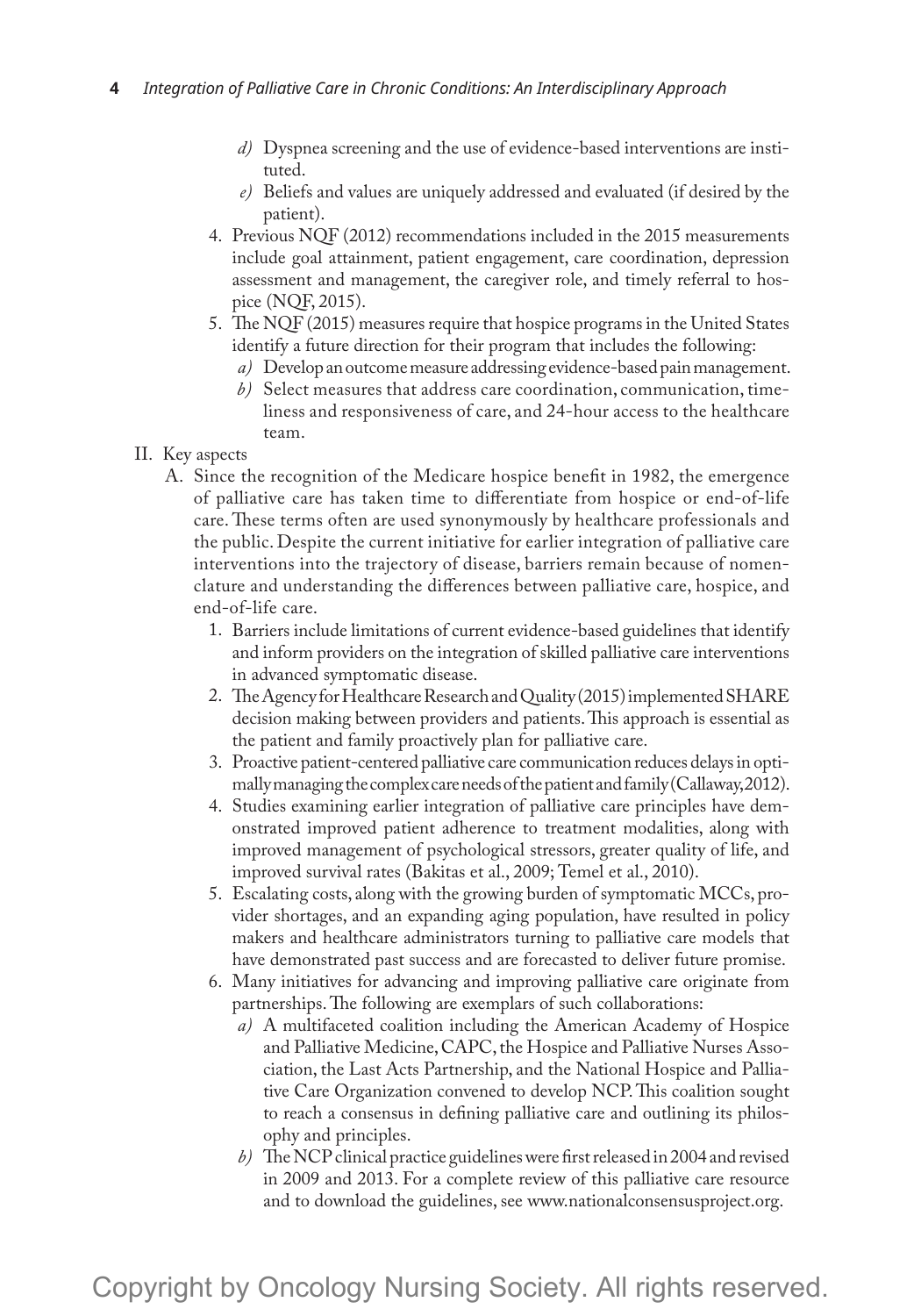- *c)* In 2006, NQF, a private, nonprofit organization, released *A National Framework and Preferred Practices for Palliative and Hospice Care Quality*. Together, NCP and NQF have collaborated to advance palliative care.
- *d)* After a thorough review, NQF endorsed the following eight domains for palliative care outlined from the *Clinical Practice Guidelines for Quality Palliative Care* (NCP, 2013):
	- (1) Domain 1: Structure and Processes of Care
	- (2) Domain 2: Physical Aspects of Care
	- (3) Domain 3: Psychological and Psychiatric Aspects of Care
	- (4) Domain 4: Social Aspects of Care
	- (5) Domain 5: Spiritual, Religious, and Existential Aspects of Care
	- (6) Domain 6: Cultural Aspects of Care
	- (7) Domain 7: Care of the Patient at the End of Life
	- (8) Domain 8: Ethical and Legal Aspects of Care
- B. The Robert Wood Johnson Foundation (RWJF) brought attention to end-of-life conversations for seriously ill and dying patients.
	- 1. RWJF released a groundbreaking report emphasizing the need for improved communication at the end of life in *JAMA* in November 1995 (Connors et al., 1995). Shortcomings surrounding healthcare delivery and patient preferences in advanced disease helped RWJF to identify a need for research in palliative care.
	- 2. RWJF helped to establish the following programs and initiatives:
		- *a)* Last Acts® , a consumer organization formed as an end-of-life awareness campaign (De Milto, 2002)
		- *b)* Promoting Excellence in End-of-Life Care, which highlighted the need for physicians to become competent in providing high-quality health care to patients in noncurative situations
		- *c)* Education in Palliative and End-of-Life Care, an important program in which the American Medical Association designed a "train the trainer" course to educate physicians in end-of-life care and provided the model of curriculum used today for training physicians, nurses, and other palliative care professionals
		- *d)* Advanced Practice Nursing: Pioneering Practices in Palliative Care
- 3. For more information on RWJF, see www.rwjf.org.
- C. Key drivers for quality palliative care access and integration
	- 1. American Society of Clinical Oncology (ASCO): ASCO is a nonprofit physician organization dedicated to issues unique to clinical oncology and provides clinical opinions based on emerging palliative care data. For more information, see www.asco.org.
	- 2. The Joint Commission (TJC)
		- *a)* TJC provides palliative care certification designed to recognize hospital inpatient programs that demonstrate high-quality interdisciplinary palliative care.
		- *b)* TJC certifies hospital compliance with relevant standards for the effective use of evidence-based clinical practice guidelines, along with quality improvement performance measures.
		- *c)* For more information on TJC palliative care certification, see www .jointcommission.org/certification/palliative\_care.aspx.
	- 3. Health and Medicine Division (HMD, formerly IOM) of the National Academies of Sciences, Engineering, and Medicine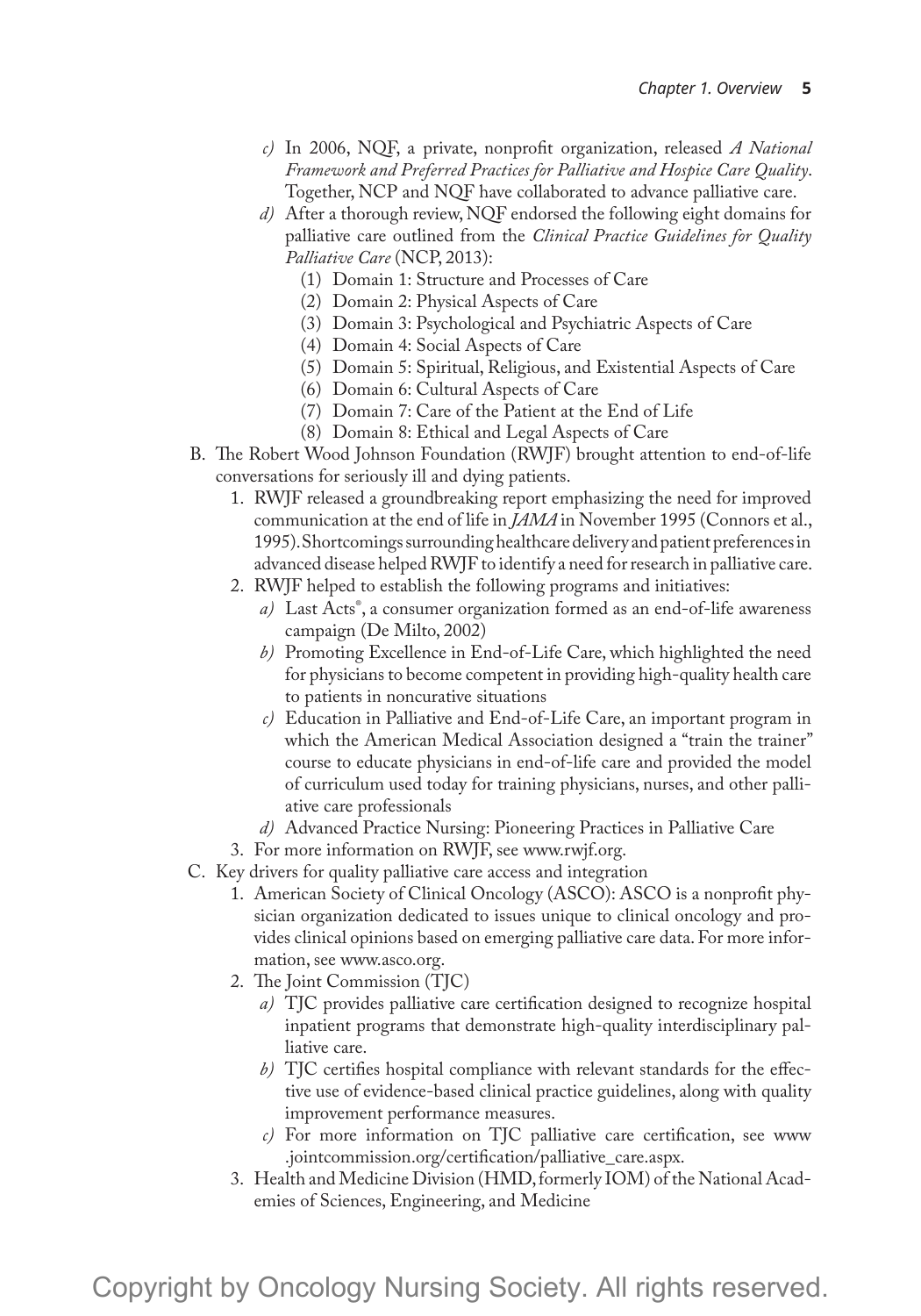- *a)* HMD's aim is to help individuals in government and the private sector make informed health decisions, including palliative care issues, by providing reliable evidence.
- *b)* For more information, see www.nationalacademies.org/hmd/About -HMD.aspx.
- 4. CAPC
	- *a)* CAPC remains the leading source for resources in palliative care program development with established tools and educational preparation for providers and agencies.
	- *b)* In addition, CAPC releases a state-by-state report card and rankings in state and regional access to palliative care in hospitals.
	- *c)* For more information, see www.capc.org/about/capc.
- 5. The Quality Oncology Practice Initiative (QOPI® )
	- *a)* QOPI is a quality improvement program for outpatient hematology and oncology practices.
	- *b)* The initiative provides data-driven quality improvement and promotes self-examination and improvement in practice.
	- *c)* For more information, see www.instituteforquality.org/qopi-qcp.
- D. The IOM (2014) report *Dying in America: Improving Quality and Honoring Individual Preferences Near the End of Life* highlighted the crucial and often stressful decision making that has become increasingly more complex in today's healthcare delivery system by doing the following:
	- 1. Underscoring the national priority to improve end-of-life care through improved communication, advance care planning, and increased institutional accountability through development of quality measures
	- 2. Recognizing that patient-centered care is the cornerstone for the delivery of palliative care
- E. Quality improvement in patient care continues to emerge as a national priority.
	- 1. The escalating Medicare population dying from MCCs is compounded with poorly managed symptoms, exacerbations in disease, prevalence of polypharmacy, and the complexities that occur from an uncoordinated healthcare delivery system.
	- 2. Quality should begin to increase with adherence to the NQF measurements and public transparency requirements—all a direct result of the Patient Protection and Affordable Care Act (ACA).
- III. Current findings
	- A. Within recent years, research interests in palliative care issues have gained momentum.
		- 1. Although much of the palliative care literature to date has originated from oncology settings, favorable outcomes have helped to propel interests for research inquiries outside of oncology and into other specialties such as cardiology, pulmonary, and neurology.
		- 2. As expected, research findings demonstrate that earlier palliative care integration helps to improve overall patient outcomes.
	- B. Most palliative care evidence has originated from oncology settings, and elements of clinical palliative care remain less developed than other well-established medical specialties (Norris et al., 2008).
	- C. A landmark 1995 study by Connors et al. has been credited for launching investigational interests in end-of-life communications, patient goals of care, caregiver distress, and healthcare delivery.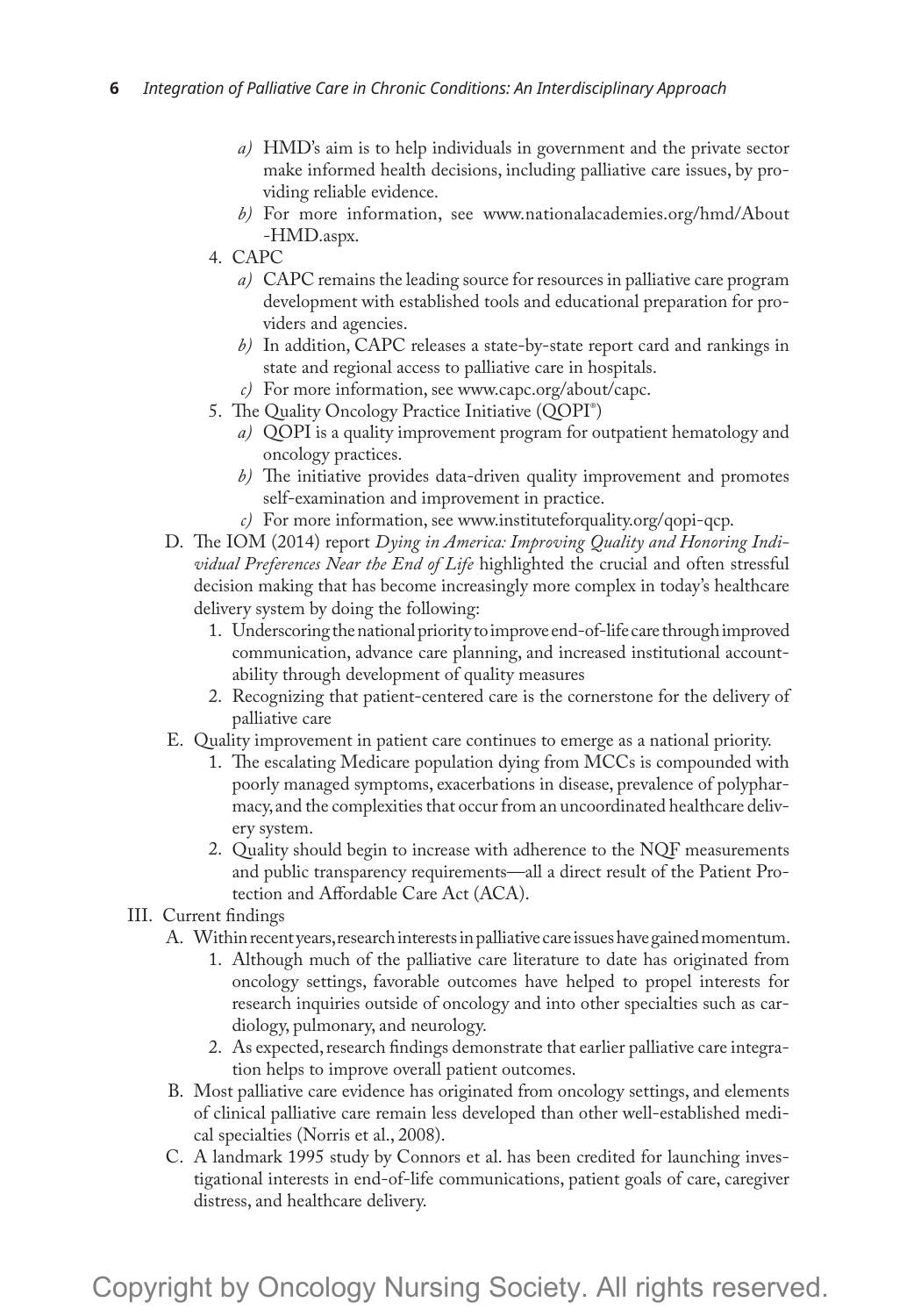- 1. The Study to Understand Prognoses and Preferences for Outcomes and Risks of Treatment (SUPPORT) was a randomized controlled clinical trial conducted over 10 years that yielded startling findings.
	- *a)* Significant deficits in physician knowledge or understanding of individual patient healthcare preferences, including advance care planning and physical symptom management
	- *b)* Inadequate communication between healthcare providers and seriously ill patients and discrepancies between patient care delivery and individual patient preferences and goals
- 2. The SUPPORT study proved monumental in advancing the need for further palliative care research and served as a driving force behind the development of palliative care as a specialty within the United States (Connors et al., 1995).
- D. Two out of three Medicare beneficiaries are diagnosed with MCCs (U.S. Department of Health and Human Services [DHHS], 2010, 2016). The integration of palliative care can be used to decrease the excessive costs of care burdening the current healthcare system (Ward, Schiller, & Goodman, 2014) (see Table 1-1).
- IV. Relevance to practice
	- A. The largest U.S. patient population is those who are living with and dying from MCCs (U.S. DHHS, 2010). This patient population uses the majority of healthcare resources and requires full collaboration with multiple disciplines to ensure optimal patient outcomes (see Table 1-2).
	- B. Improving symptom management in patients with MCCs reduces disease exacerbation, which helps to prevent and reduce admission into hospital and decrease cost of care (IOM, 2014).
		- 1. Preventing symptoms through skilled palliative care helps patients to maintain physical functioning and reduce deconditioning and debility.
		- 2. Integrating pertinent disciplines into the management of patient care can help to ensure that all patient issues are addressed and appropriately managed, including physical, psychological, emotional, spiritual, and rehabilitation (WHO, n.d.).
		- 3. The integration of palliative care should begin at the onset of a confirmed diagnosis of a chronic condition and used throughout the disease trajectory up to and including the time of death (IOM, 2014).
		- 4. Interdisciplinary palliative care interventions increase in intensity in the presence of symptoms, exacerbations, debility, and approaching death.
		- 5. Symptom management is palliative care, and knowledge and understanding of the pharmacologic and nonpharmacologic interventions and collaboration with the interdisciplinary healthcare team can be combined to ensure supportive, coordinated, and comprehensive care for patients and their families in the last years of life.
		- 6. Providers prescribing medications require knowledge and skill in understanding drug–drug interactions because 95% of medications prescribed in the palliative setting go through the cytochrome P450 enzyme system and increase the propensity for adverse reactions in the setting of more than five concomitant medications (U.S. DHHS, 2010).
		- 7. Clinical care plans should be used and routinely updated based on patient and family needs.
		- 8. As the disease trajectory progresses, the care plan requires modification and is used to guide the interdisciplinary team to support the multiple dimensions of the patient.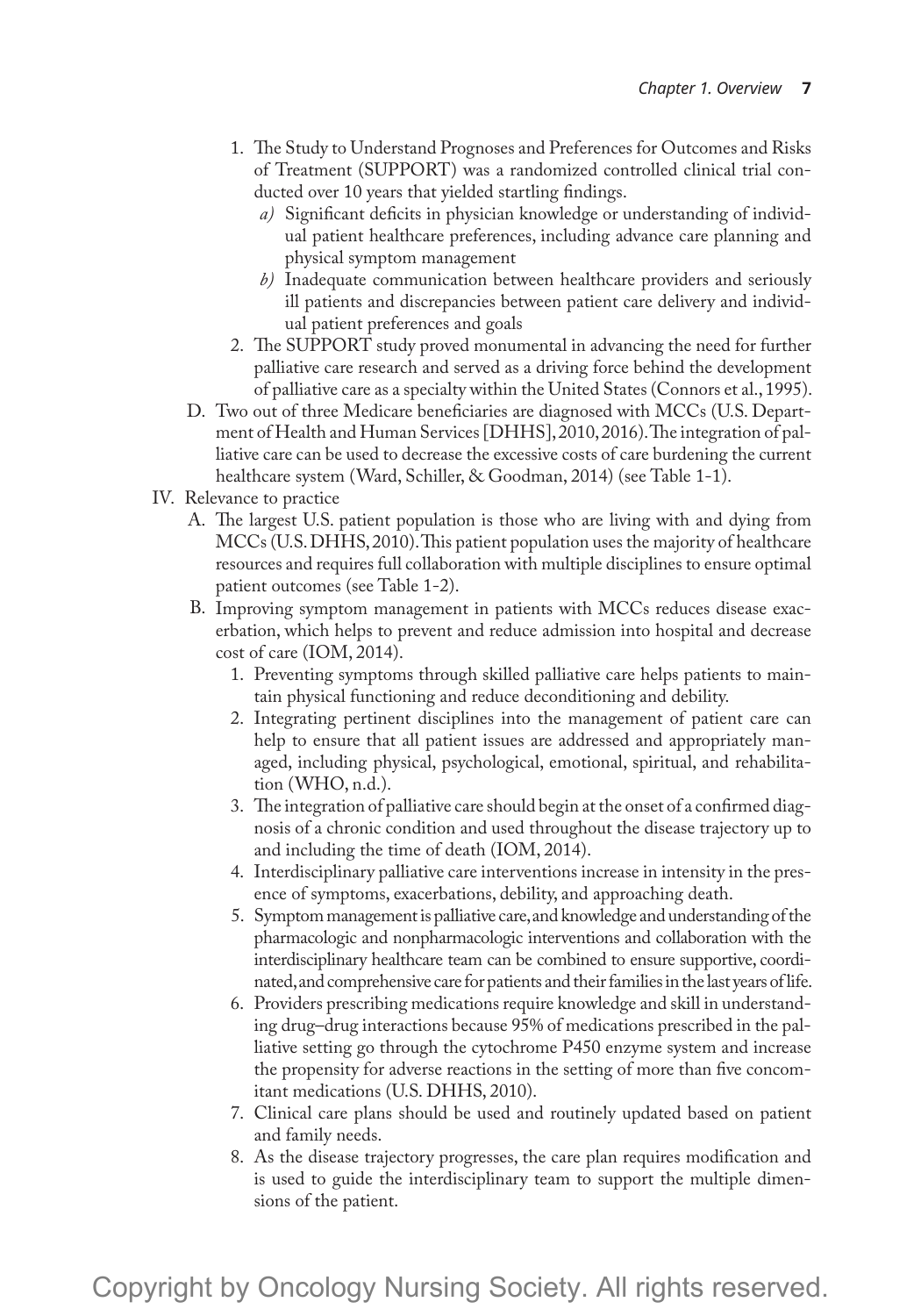| Table 1-1. Cost Savings Attributed to Palliative Care Access |                                                                                                                                                                                                                                                                  |                                                                                                                                                                                                                                                                                                                                                                                                                                                                                                                                                                                                                                                                                                                                      |
|--------------------------------------------------------------|------------------------------------------------------------------------------------------------------------------------------------------------------------------------------------------------------------------------------------------------------------------|--------------------------------------------------------------------------------------------------------------------------------------------------------------------------------------------------------------------------------------------------------------------------------------------------------------------------------------------------------------------------------------------------------------------------------------------------------------------------------------------------------------------------------------------------------------------------------------------------------------------------------------------------------------------------------------------------------------------------------------|
| <b>Study</b>                                                 | <b>Methods</b>                                                                                                                                                                                                                                                   | <b>Results</b>                                                                                                                                                                                                                                                                                                                                                                                                                                                                                                                                                                                                                                                                                                                       |
| May et al.<br>(2015)                                         | Prospective, observational<br>design using clinical and cost<br>data collected for patients with<br>advanced cancer in the United<br>States from 2007-2011                                                                                                       | Earlier palliative care consultation within 6<br>days of admission was associated with an esti-<br>mated reduction by \$1,312 (14%) in total direct<br>costs in hospital stay compared with no inter-<br>vention. Furthermore, palliative care interven-<br>tion within 2 days yielded a cost reduction of<br>\$2,280 (24%). The authors concluded that ear-<br>lier palliative care consultation is associated<br>with lower cost of hospital stay for patients with<br>advanced cancer.                                                                                                                                                                                                                                            |
| McCarthy et<br>al. (2015)                                    | Analysis matching palliative care<br>patients to nonpalliative care<br>patients using propensity score<br>methods                                                                                                                                                | Overall cost savings from palliative care were<br>\$3,426 per patient for those patients dying in<br>the hospital. The authors concluded that appro-<br>priately selected and timed palliative care con-<br>sults result in hospital cost savings.                                                                                                                                                                                                                                                                                                                                                                                                                                                                                   |
| Morrison et<br>al. (2008)                                    | Analysis matching palliative care<br>to usual care using administra-<br>tive data from 8 hospitals from<br>2002-2004                                                                                                                                             | Palliative care patients who were discharged<br>alive had an adjusted net savings of \$1,696 in<br>direct costs per admission, including reduction<br>in laboratory and intensive care costs, com-<br>pared to usual care patients. Palliative care<br>patients who died had an adjusted net savings<br>of \$4,908 in direct costs per admission com-<br>pared to usual care patients.                                                                                                                                                                                                                                                                                                                                               |
| Starks et al.<br>(2013)                                      | Analysis of data for 1,815 pal-<br>liative care patients and 1,790<br>comparison patients from 2 aca-<br>demic hospitals from 2005-2008<br>matched on discharge disposi-<br>tions, length of stay (LOS), and<br>propensity for palliative care con-<br>sultation | Significant savings per admission were asso-<br>ciated with shorter LOS. LOS of 1-7 days indi-<br>cated lower palliative care patient costs by 13%<br>(\$2,141) and for survivors by 19.1% (\$2,946).<br>Stays of 8-30 days were associated with reduc-<br>tions in cost for palliative care patients by 4.9%<br>(\$2,870) and for survivors by 6%. Extrapolating<br>the per-admission cost across the palliative care<br>patient groups with lower costs showed savings<br>of about \$1.46 million for LOS under a week and<br>about \$2.5 million for LOS of 8-30 days. There<br>was no difference in costs for patients with LOS<br>> 30 days, suggesting that earlier involvement in<br>palliative care results in cost savings. |

- 9. No hierarchy of care exists in the palliative care setting—the patient and family are at the core and are central in the shared decision making of the patient's care.
- 10. Shared decision making among the patient, family, and healthcare team should be an ongoing dialogue to ensure comprehensive, coordinated, and costeffective care that demonstrates patient-centered outcomes (Agency for Healthcare Research and Quality, 2015).
- 11. Members of the interdisciplinary team should integrate and apply real-life data gained from comparative effectiveness research to determine best patient outcomes.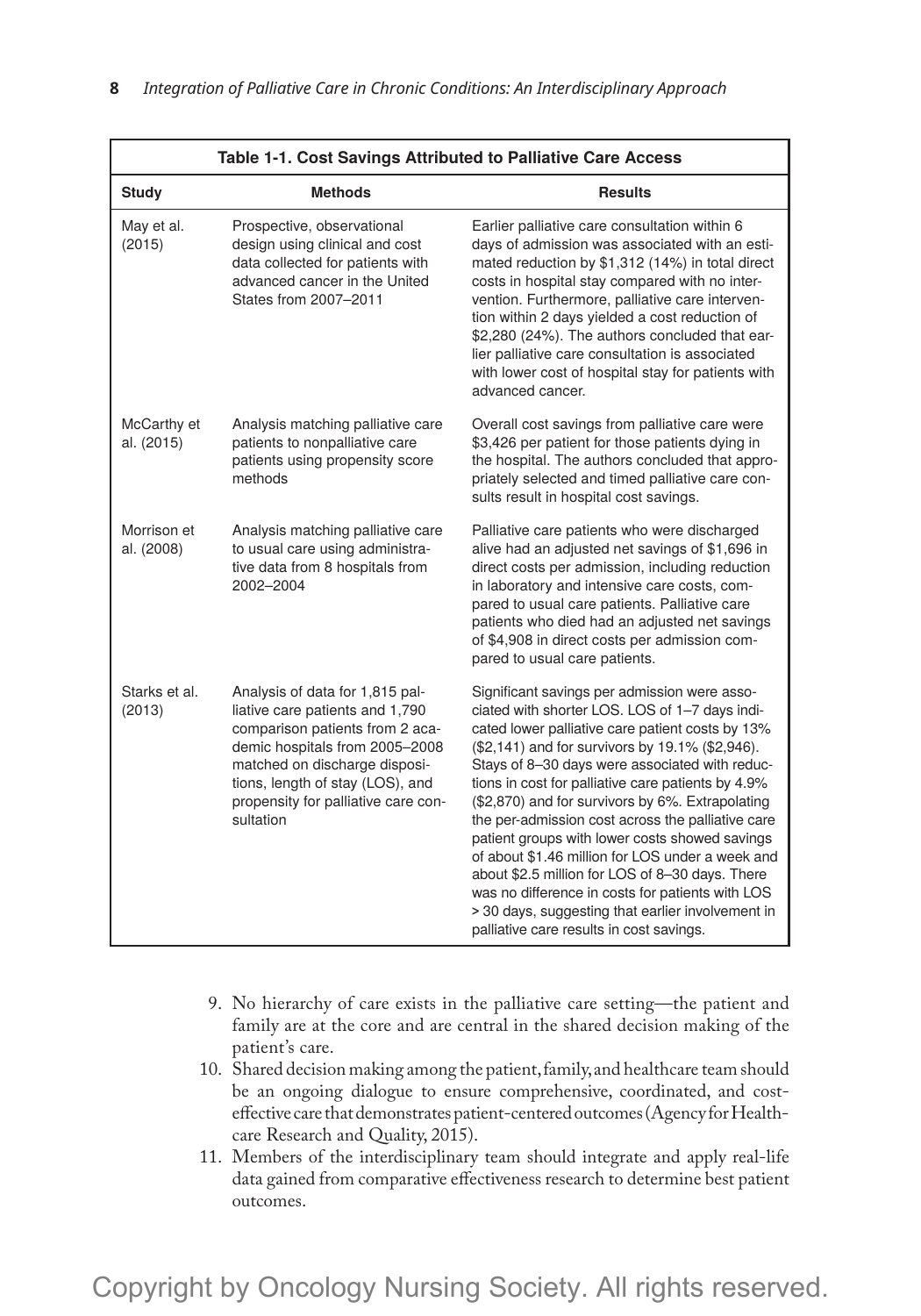- 12. Management of symptoms, promotion of ongoing physical functioning, and tailoring of the patient's care plan should accommodate the physical, emotional, and spiritual changes that occur along the trajectory of MCCs.
- 13. The chronic care reimbursement model in the primary care setting is an ideal opportunity to integrate the use and implementation of palliative care into the management of patients with MCCs.
- 14. Collecting outcomes through the use of psychometrically sound assessment tools is key in determining value versus volume as the United States moves toward a non–fee-for-service healthcare delivery model.
- C. Individualized patient care plans that focus on effective palliative care are used to reduce a crisis-like approach to dying and use a coordinated approach to support the patient and family in the face of advanced disease and ensuing death.
	- 1. The patient's care plan should accommodate disease management based on the patient's physical changes and presenting symptoms.
	- 2. The interdisciplinary healthcare team should rely on patient self-report of symptoms versus diagnostic criteria explicitly.
	- 3. The healthcare team should implement advance directives long before the patient begins to dramatically decline. Advance care planning should be an ongoing discussion and perpetually updated to meet the care needs of the patient and family as disease progresses.
	- 4. The healthcare team also should engage the patient and family in shared decision making about advanced disease goals and approaching debility and death.
- D. The IOM (2014) report *Dying in America: Improving Quality and Honoring Individual Preferences Near the End of Life* recognized the high cost of care in patients aged 65 years and older and the economic burden that this will have on the American population.
	- 1. The burden of serious illnesses among the nation's Medicare-eligible (65 and older) and old-old (85 and older) populations has risen markedly.
	- 2. Currently, two-thirds of people aged 65 years and older suffer from serious MCCs (Centers for Disease Control and Prevention, 2013).
	- 3. By contrast, 31% of those aged 45–64 years and only 6% of those aged 18–44 years were treated for two or more chronic conditions in 2009 (Machlin & Soni, 2013).

| Table 1-2. Average Medicare Expenditures per Fee-for-Service Beneficiary by<br><b>Number of Chronic Conditions, 2010</b> |                     |  |
|--------------------------------------------------------------------------------------------------------------------------|---------------------|--|
| <b>Number of Chronic Conditions</b>                                                                                      | <b>Cost of Care</b> |  |
| $0 - 1$                                                                                                                  | \$2,025             |  |
| $2 - 3$                                                                                                                  | \$5,698             |  |
| $4 - 5$                                                                                                                  | \$12,174            |  |
| 6 or more                                                                                                                | \$32,658            |  |

The 15 chronic conditions included in this analysis are high blood pressure, high cholesterol, ischemic heart disease, arthritis, diabetes, heart failure, chronic kidney disease, depression, chronic obstructive pulmonary disease, Alzheimer disease, atrial fibrillation, cancer, osteoporosis, asthma, and stroke.

*Note.* Based on information from Centers for Medicare and Medicaid Services, 2012; Institute of Medicine, 2014.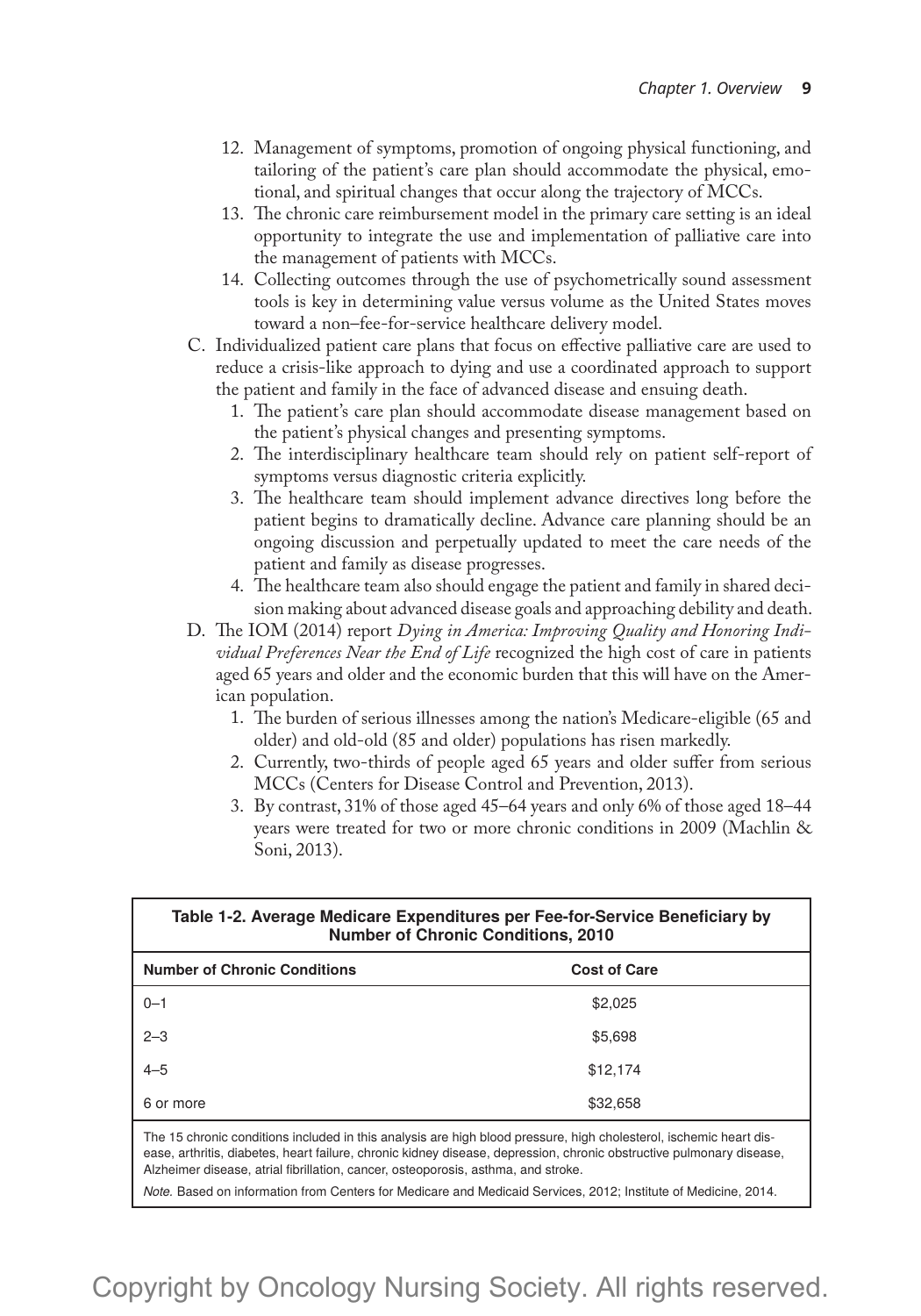- 4. Medicare spending rises dramatically with increases in the number of chronic conditions. Medicare beneficiaries with five or more such conditions accounted for nearly two-thirds of Medicare dollars spent in 2007 (Anderson, 2010).
- V. Role of the advanced practice registered nurse (APRN)
	- A. In combination with our nation's aging crisis, the prevalence of MCCs continues to increase.
		- 1. This combination provides opportunities to demonstrate improved patient outcomes.
		- 2. Close to half of Americans aged 65 years or older have three or more chronic conditions, with slightly more than 20% suffering with five or more chronic conditions (Norris et al., 2008).
	- B. In 2000, 24.5% of hospitals with more than 50 beds reported having a palliative care program, whereas in 2013, that number had grown to 72.3% (CAPC, 2015). Based on this growth, the realization of palliative care programs is primarily identified in the acute care setting.
	- C. APRNs understand the clinical value of keen assessment and the use and implementation of best evidence to direct a standard of care that promotes optimal patientcentered outcomes.
	- D. According to the *Clinical Practice Guidelines for Quality Palliative Care* (NCP, 2013), current palliative care delivery models limit the ability to integrate palliative care into the management of common chronic conditions but have separated and specialized routine interdisciplinary care and management into isolated settings to include the following:
		- 1. Hospice care—a program to provide end-of-life care for patients with terminal illness with a life expectancy of six months or less
		- 2. Palliative care—institution-based programs that provide skilled physical, psychosocial, and spiritual distress management for patients with serious or lifethreatening illnesses that can include consultative services, fixed-bed units, or swing beds
		- 3. Outpatient palliative care—programs that provide continuity of care to patients in ambulatory care settings
		- 4. Community palliative care—programs consisting of consultant teams who collaborate with hospice and home health agencies to support seriously ill patients who are not enrolled in hospice services
	- E. The critical decision making that is required in the patient's care management along the trajectory of disease, such as determining physical performance status, performing concomitant disease and symptom management, understanding complex pathophysiology, interfacing with different disciplines, and using specialized referrals, sets APRNs in the primary care setting apart from those with specialized focus on only palliative care.
	- F. Existing barriers to implementing palliative interventions
		- 1. Health professionals' understanding of palliative care as separate and different than end-of-life care
		- 2. Acceptance and understanding of implementing sound symptom management based on current evidence-based practice
		- 3. Patient–caregiver willingness or understanding
		- 4. Access to palliative care resources or interdisciplinary team accessibility
		- 5. Association of palliative care with end-of-life care and dying
		- 6. Poor reimbursement for lengthy patient–provider communication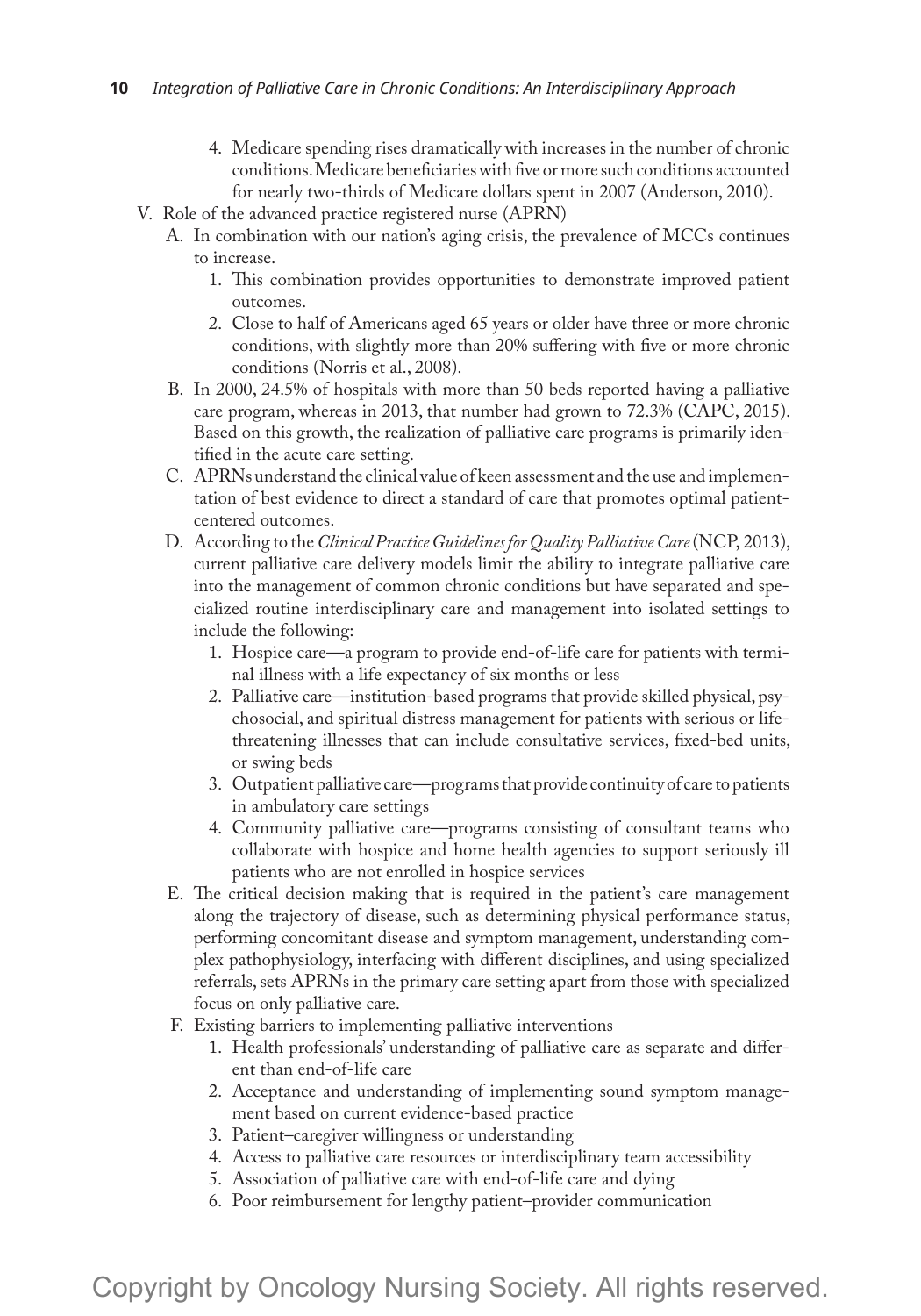- G. Examples of outcomes that palliative care APRNs are uniquely positioned to provide
	- 1. Has an advanced understanding of MCCs, pathophysiology, associated symptoms, and diagnostics to determine disease progression
	- 2. Is skilled in implementing best evidence to promote optimal outcomes for symptomatic conditions that interfere with physical functioning
	- 3. Demonstrates knowledge of drug–drug interactions and the implications of ethnicity on the cytochrome P450 enzyme system, which is responsible for metabolizing the majority of medications used in the palliative care setting
	- 4. Understands and appreciates the role of coordinated care for the patient and family
	- 5. Provides a conduit for the patient to ensure appropriate referrals and management from multiple health professional disciplines
	- 6. Participates in demonstrating optimal patient-centered outcomes that will and can be used for reimbursement mechanisms
	- 7. Recognizes the dynamics of health policy on the changing landscape of patient care and remains flexible and dynamic in the era of the ACA
- H. NQF provides quality measures designed to measure the quality of care provided by nurses who work in hospitals. The National Database of Nursing Quality Indicators® provides the largest nursing registry for measuring and comparing data for hospital performance and provides an incentive for continuous quality improvement.

## **Case Study**

L.J., a 62-year-old woman, comes to the clinic with complaints of progressive dyspnea and exercise intolerance. She has a past medical history of hypertension, hyperlipidemia, chronic obstructive pulmonary disease (forced expiratory volume in one second, or  $FEV<sub>1</sub>$ , less than 70% predicted), sleep apnea, morbid obesity (body mass index greater than 35), type 2 diabetes, depression, and osteoporosis. She complains of peripheral edema, productive cough, and lethargy. Her symptoms have worsened over the past two days and she is having difficulty sleeping in her bed.

On physical examination, L.J. appears morbidly obese, deconditioned, and dyspneic while ambulating in orthopneic position and using pursed-lip breathing. She has dry oral mucosa, crowded uvula 3+, and bilateral cervical lymphadenopathy and is febrile with a temperature of 101.5°F (38.6°C). She is tachycardic with a heart rate of 112 and irregular thready pulse. Examination also found bilateral diminished lower lung sounds, rales and rhonchi bilateral mid and upper lobes, increased anterior and posterior diameter, and increased jugular vein distension bilaterally. Her abdomen was too obese to examine. Peripheral extremities show brisk patellar reflexes bilaterally 3/4 and symmetrical. Office diagnostics showed pulse oximetry in room air of 87% and nonfasting glucose finger stick of 288 mg/dl.

The differentials from this clinical encounter include chronic obstructive pulmonary disease exacerbation, dehydration, hyperglycemia, fever, hypoxemia, morbid obesity, dyspnea, exercise intolerance, orthopnea, productive cough, and lethargy. The ARPN recognizes the fragile status of this patient and institutes the following interventions: oxygen at 2 L per nasal cannula, IV hydration of normal saline, azithromycin, and 3 units of regular insulin subcutaneous injection.

During the clinical encounter, the APRN learns that the patient has not been adherent with her home medications and diabetic management. She provides the patient with information on the importance of maintaining her medication regimen (long-acting anticholiner-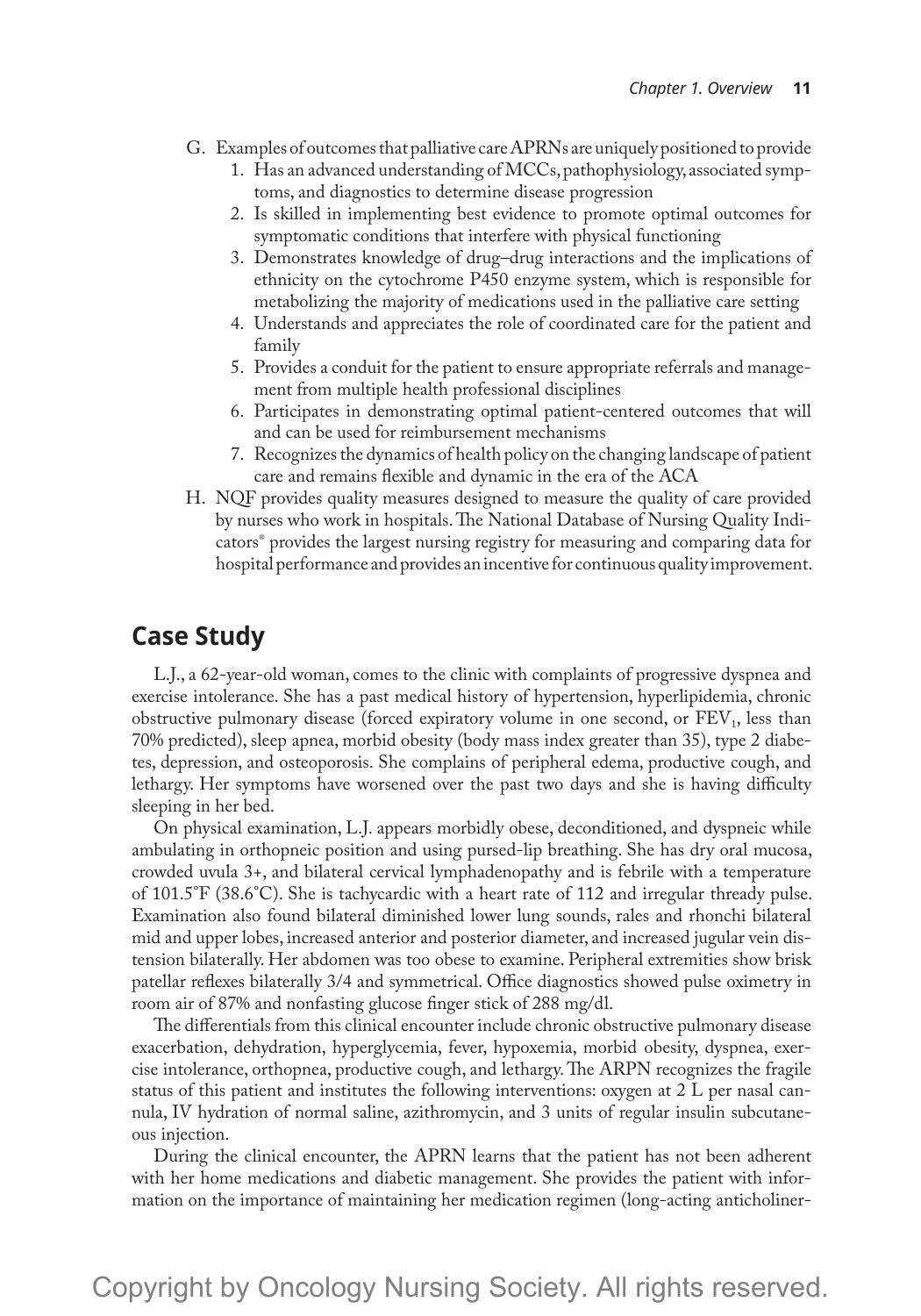gic and short-acting beta-2 agonist, metformin 1,000 mg every 12 hours, bupropion extended release 150 mg daily, celecoxib 200 mg daily, lisinopril 20 mg daily, and simvastatin 20 mg at bedtime) and the pulmonary symptoms that lead to an exacerbation.

The APRN stabilized L.J. in the clinic and sent her home with APRN home visits to ensure that she stabilizes and regains her medical management. L.J. was referred to a communitybased self-management program to help reinforce and empower her disease management practices. The APRN ensured that L.J. was scheduled for a clinic appointment at the end of the week and encouraged her to contact the clinic if her symptoms worsen. L.J. will continue to receive symptom management to reduce exacerbation development and will work with her healthcare team in shared decision making to ensure that she reduces the physical and psychological burdens associated with her concomitant conditions influenced largely by lifestyle.

## **References**

- Agency for Healthcare Research and Quality. (2015, September). The SHARE approach. Retrieved from http:// www.ahrq.gov/professionals/education/curriculum-tools/shareddecisionmaking/index.html
- Anderson, G. (2010). *Chronic care: Making the case for ongoing care.* Retrieved from http://www.rwjf.org/content/ dam/farm/reports/reports/2010/rwjf54583
- Bakitas, M., Lyons, K.D., Hegel, M.T., Balan, S., Brokaw, F.C., Seville, J., … Ahles, T.A. (2009). Effects of a palliative care intervention on clinical outcomes in patients with advanced cancer: The Project ENABLE II randomized controlled trial. *JAMA, 302,* 741–749. doi:10.1001/jama.2009.1198
- Callaway, C. (2012). Timing is everything: When to consult palliative care. *Journal of the American Academy of Nurse Practitioners, 24,* 633–639. doi:10.1111/j.1745-7599.2012.00746.x
- Center to Advance Palliative Care. (2015). The growth of palliative care in U.S. hospitals: 2015 snapshot (2000–2013). Retrieved from https://media.capc.org/filer\_public/34/77/34770c03-a584-4079-a9ae -edb98dab6b20/growth\_snapshot\_2016\_final.pdf
- Centers for Disease Control and Prevention. (2013). *The state of aging and health in America 2013*. Retrieved from http://www.cdc.gov/features/agingandhealth/state\_of\_aging\_and\_health\_in\_america\_2013.pdf
- Centers for Medicare and Medicaid Services. (2008). Center for Clinical Standards and Quality Survey and Certification Group. Retrieved from https://www.gpo.gov/fdsys/pkg/FR-2008-06-05/pdf/08-1305.pdf
- Centers for Medicare and Medicaid Services. (2012). *Chart book: Chronic conditions among Medicare beneficiaries, 2012 edition.* Retrieved from https://www.cms.gov/Research-Statistics-Data-and-Systems/Statistics-Trends -and-Reports/Chronic-Conditions/2012ChartBook.html
- Connor, S.R., & Bermedo, M.C.S. (Eds.). (2014). *Global atlas of palliative care at the end of life.* Retrieved from http://www.who.int/nmh/Global\_Atlas\_of\_Palliative\_Care.pdf
- Connors, A.F., Jr., Dawson, N.V., Desbiens, N.A., Fulkerson, W.J., Jr., Goldman, L., Knaus, W.A., … Ransohoff, D. (1995). A controlled trial to improve care for seriously ill hospitalized patients: The Study to Understand Prognoses and Preferences for Outcomes and Risks of Treatments (SUPPORT). *JAMA, 274,* 1591–1598. doi:10.1001/jama.1995.03530200027032
- De Milto, L. (2002, October 1). Assessment of Last Acts Program provides recommendations for future direction: Assessing progress and opportunities for the Last Acts initiative. Retrieved from http://www.rwjf. org/en/library/research/2002/10/assessment-of-last-acts-r--program-provides-recommendations-for-.html
- Institute of Medicine. (2014). *Dying in America: Improving quality and honoring individual preferences near the end of life.* Washington, DC: National Academies Press.
- Machlin, S.R., & Soni, A. (2013). Health care expenditures for adults with multiple treated chronic conditions: Estimates from the Medicare Expenditure Panel Survey, 2009. *Preventing Chronic Disease, 10,* 120172. doi:10.5888/pcd10.120172
- May, P., Garrido, M.M., Cassel, J.B., Kelley, A.S., Meier, D.E., Normand, C., … Morrison, R.S. (2015). Prospective cohort study of hospital palliative care teams for inpatients with advanced cancer: Earlier consultation is associated with larger cost-saving effect. *Journal of Clinical Oncology, 33,* 2745–2752. doi:10.1200/JCO.2014.60.2334
- McCarthy, I.M., Robinson, C., Huq, S., Philastre, M., & Fine, R.L. (2015). Cost savings from palliative care teams and guidance for a financially viable palliative care program. *Health Services Research, 50,* 217–236. doi:10.1111/1475-6773.12203